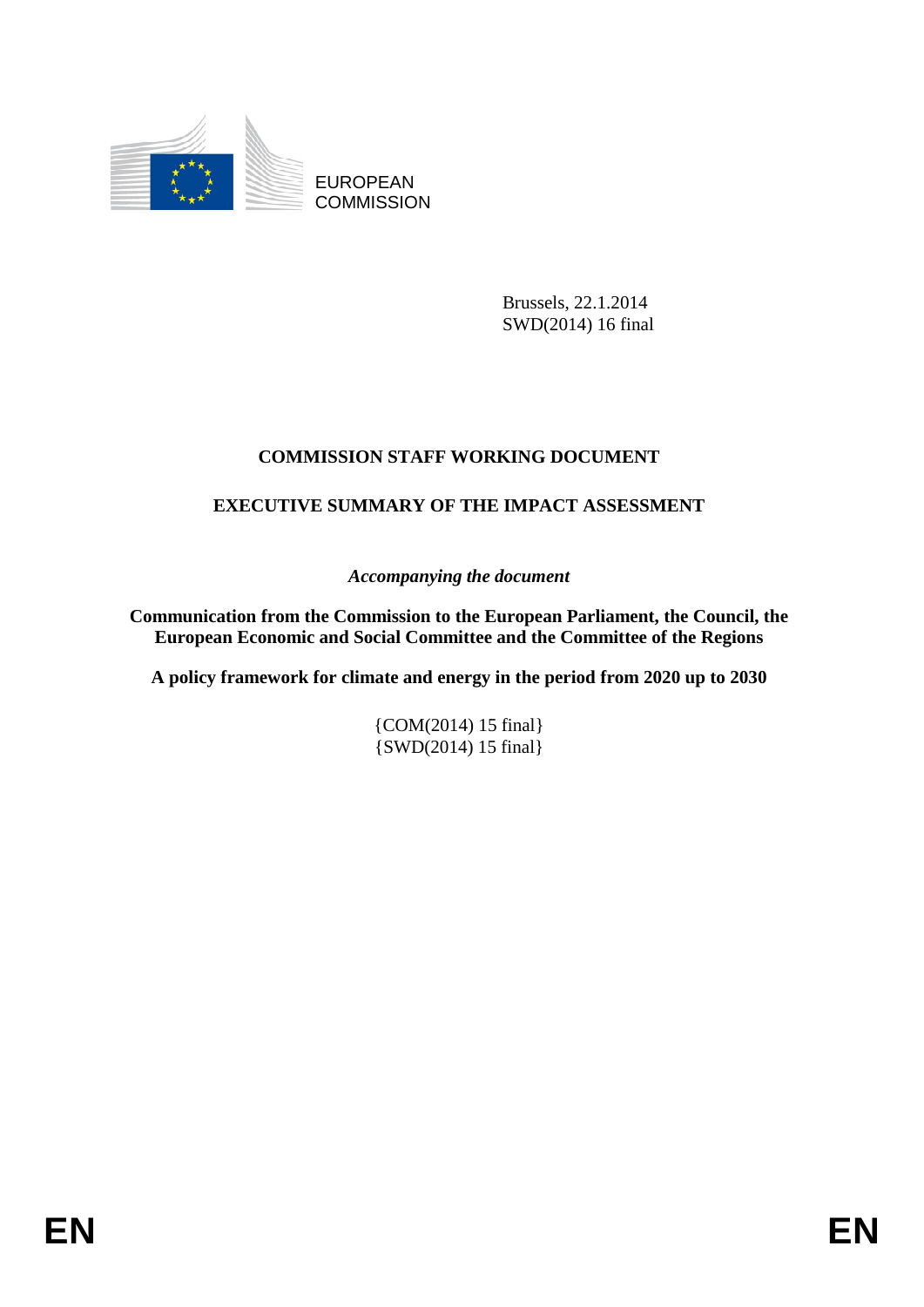#### **COMMISSION STAFF WORKING DOCUMENT**

#### **EXECUTIVE SUMMARY OF THE IMPACT ASSESSMENT**

#### *Accompanying the document*

**Communication from the Commission to the European Parliament, the Council, the European Economic and Social Committee and the Committee of the Regions** 

**A policy framework for climate and energy in the period from 2020 up to 2030** 

#### **1. LESSONS LEARNED AND PROBLEM DEFINITION**

- 1. The EU is on track to meet and might exceed its -20% GHG target for 2020. However, 13 Member States need to make additional efforts to meet their respective national 2020 targets under the Effort Sharing Decision<sup>1</sup>. The economic recession and the accelerated inflow of international credits have created a surplus of around 2 billion allowances in the EU ETS<sup>2</sup>. If unaddressed, this will have a long lasting effect on the ability of the ETS to incentivise low carbon investments across the EU. There is an increasing risk for divergent national approaches to prevail, which would be detrimental for the internal market and cost-effectiveness. No evidence is found on carbon leakage so far. It seems tat existing measures have successfully prevented it, notably through the provision of free allocation of emission allowances, although the experience so far is not sufficient to draw decisive conclusions for 2020.
- 2. As regards renewable energy, the EU has met its interim targets but more efforts will be needed from Member States to reach the  $20\%$  target in  $2020^3$ . Many Member States also need to make additional efforts to meet their respective national targets under the Renewable Energy Directive, and recent evolutions such as for instance retroactive changes to support schemes is causing concern as to whether the overall EU target will be met. The increase of renewable energy sources has contributed to containing electricity wholesale prices on many markets but this has not yet been reflected in retail prices or translated into tangible benefits for consumers, in part as the cost for renewables support schemes (often passed on to final consumers) outweigh the reducing impact of renewables on wholesale prices on many markets. At the same time, decreasing wholesale prices in some markets puts pressure on conventional generation and generation adequacy. In addition, diverging Member State support schemes with focus on national production pose significant challenges to further integration of the internal energy market
- 3. As regards energy efficiency, the 2020 target of saving 20% of the EU's primary energy consumption compared to projections is not legally binding for Member States. Nevertheless, after years of growth, primary energy consumption peaked in 2005/2006 and has been slightly decreasing since 2007, in part due to impacts from the economic crisis, but also due to improved energy intensity. Despite the 20 % energy savings target not being legally binding on Member States, it has provided significant momentum to the

 $\frac{1}{1}$ See Kyoto and 2020 target progress report 2013 (COM(2013) 698) for details.

<sup>2</sup> As outlined in the Commission's Carbon Market report, COM(2012) 652.

<sup>3</sup> See the Commission's "Renewable energy progress report", COM(2013) 175.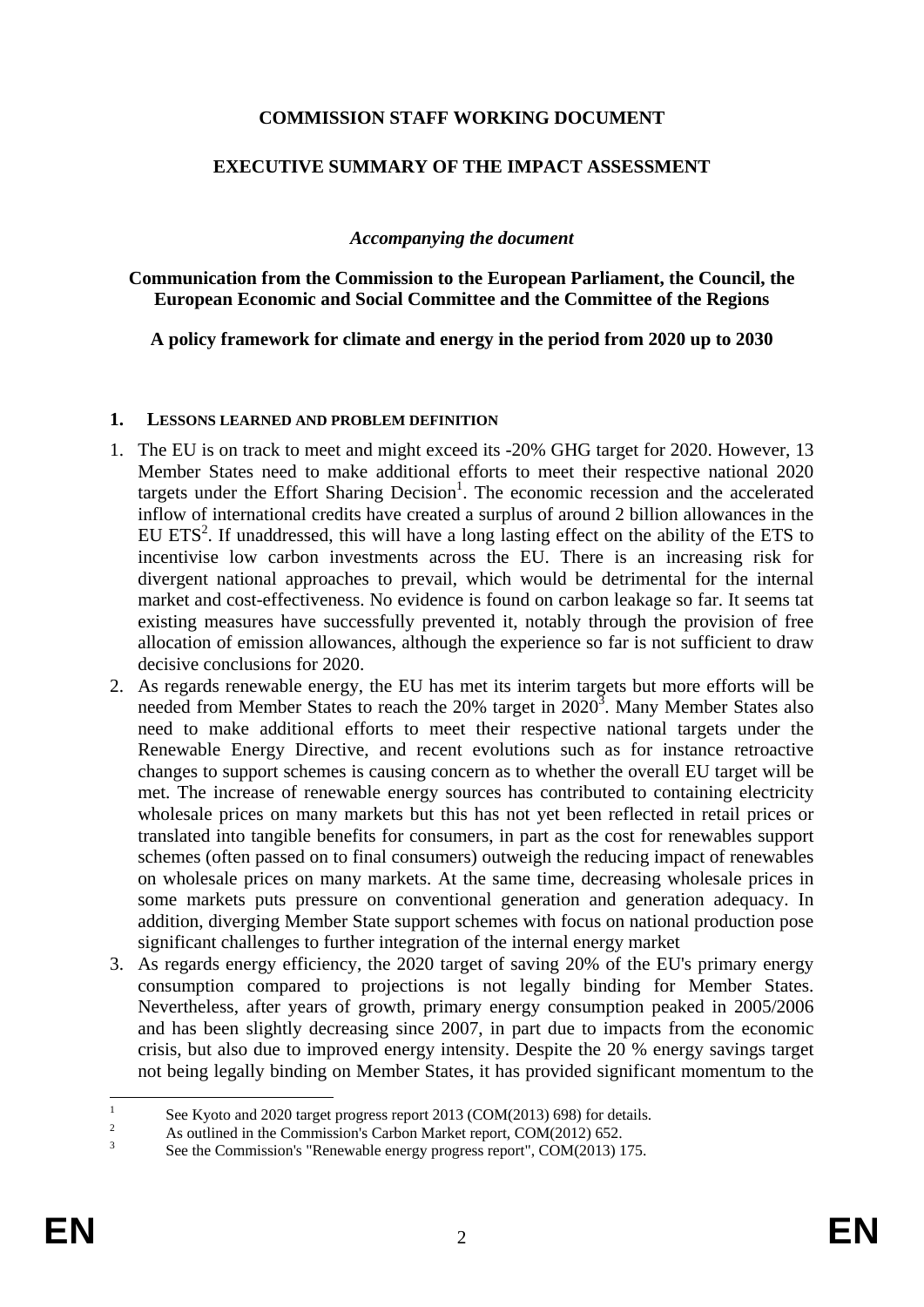efforts to reduce energy consumption and intensity, and facilitated agreement on strong measures, in particular the Energy Efficiency Directive. Nevertheless, the EU is likely to miss the 2020 target under current policies.

- 4. While the gradual completion of the internal energy market has helped to keep EU wholesale electricity and gas prices in check, end-user prices for many businesses and households have increased significantly in both nominal and real terms over the last decade. The analysis suggests that this trend will continue also in the absence of new policies, underlining the need to make sure that potential adverse impacts from climate and energy policies are contained.
- 5. Developments in international markets and exploitation of unconventional hydrocarbons has led to an increasing divergence of prices, most notably for natural gas in the EU compared to the USA where shale gas is now an increasingly important energy source and is considered by to impact positively on the US economy's competitive position.
- 6. As foreseen already when the 2020 package was prepared and adopted, there is clearly an interaction between the headline targets. Measures to promote energy efficiency and renewable energy generally contribute e.g. to reductions in GHG emissions and are complementary to dedicated climate policies as they address different market failures. As far as electricity is targeted, also a downwards impact on ETS carbon prices can be expected, however the current surplus of allowances in the ETS is largely driven by other factors. Moreover, measures to reduce GHG emissions can in principle incentivise both renewables development and energy savings, but e.g. higher levels of the ETS price than those experienced over the last few years would be needed to have considerable impact. Finally, energy savings help to ensure progress towards higher shares of renewables, as the target in this regard is measured as a share of gross final energy consumption, and higher shares of efficient renewables reduce primary energy consumption at any given level of final energy consumption through lower transformation losses.
- 7. Present policies are not sufficient to reach the EU's long term climate objective in the context of necessary reductions by developed countries as a group to reduce GHG emissions by 80-95% in 2050 compared to 1990. In the context of international climate negotiations, the EU needs to come forward with a position, including its own ambition level ahead of the 2015 UNFCCC climate conference in Paris.
- 8. The EU's medium- to long-term security of energy supplies remains an issue by a persisting energy import dependence on sometimes politically instable regions and reliance on fossil fuel usage which in the long term will be incompatible with the EU's climate and energy objectives. Gradual depletion of the EU's conventional fossil fuel resources together with expectation of continued high and volatile fossil fuel import prices puts pressure on parts of EU industry.
- 9. The EU's energy system needs significant investments in energy infrastructure and electricity generation to ensure its medium to long term viability and sustainability. Infrastructure funded in the near term will still be in place in 2030 and beyond. There are other non-economic barriers and market failures e.g. with regard to renewables and energy efficiency. There is need urgently for a clear and coherent framework that creates predictability and reduced regulatory risk.
- 10. Current policies aiming at achieving a more sustainable economy and energy system, which may reduce costs and avoid damages in the longer run, are expected to contribute to short to medium term cost increases, which cause concerns about the affordability of energy for households and the competitiveness of EU energy prices. Future policies must limit these concerns.
- 11. There are no sufficiently clear EU climate and energy objectives for the period post 2020, and no comprehensive regulatory framework in place to ensure that the transformation towards a competitive, secure and sustainably energy system and economy is on par with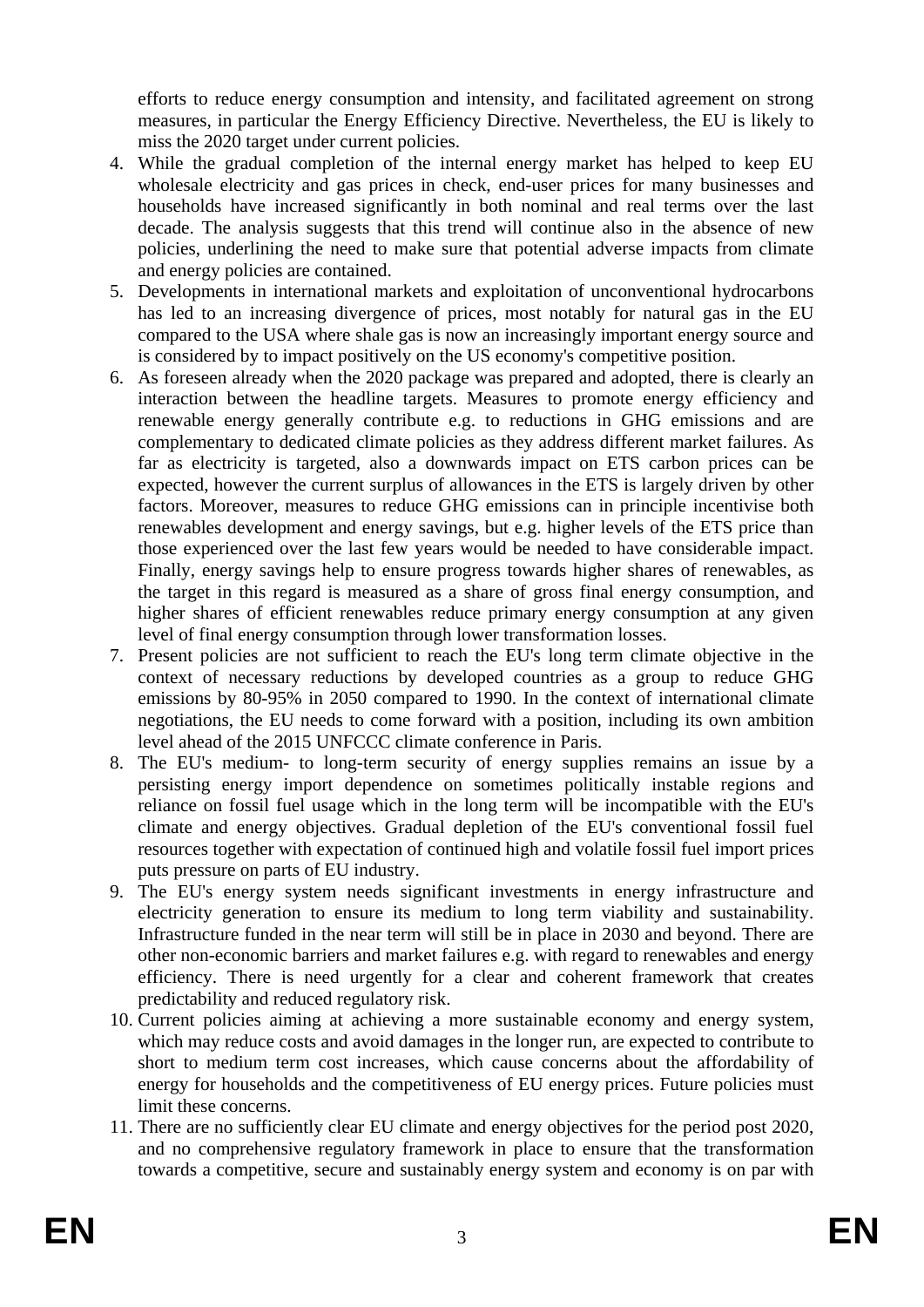long term objectives. In absence of such objectives and regulatory framework, the energy markets and investment decisions made on a commercial basis are under current projections not expected to lead to the necessary transition.

12. Therefore, the problem this specific initiative aims to address is the lack of objectives or definite policy framework in place to steer climate and energy policies in a 2030 perspective.

## **2. SUBSIDIARITY**

- 13. As regards climate change, it is a trans-boundary problem. Coordination of climate action is necessary both at global and European level. Articles 191 to 193 of the TFEU confirm and further specify EU competencies in the area of climate change. Policies often have an internal market dimension and the required infrastructure often has an European dimension.
- 14. As regards energy, Member States are increasingly interdependent to ensure secure, sustainable and competitive access to energy. Moreover, the cost of the transition of the energy system will be lower if Member States cooperate. Moreover Article 194 TFEU specifies the EU's right to act in the energy domain. Of course, the role of Member State action within this framework will remain crucial and the responsibility for continued progress up to 2030 is shared, as demonstrated e.g. in the climate and energy package for 2020. All future EU action in this regard will respect Art. 191 to 194 of the TFEU.

### **3. SCOPE AND OBJECTIVES**

- 15. The policy initiative underpinned by this Impact Assessment is only the first step to a comprehensive and detailed solution to energy and climate challenges in a 2030 perspective. As such, the policy initiative focuses on the broad objectives of the 2030 Framework and some key implementation aspects; in particular the issue of climate and energy targets in a 2030 perspective and how they interact while proposing the general direction of policy development within this framework. On this basis, the policy options evaluated in this Impact Assessment focus on the target setting as such, and to a lesser extent on other means of ensuring progress towards meeting the abovementioned challenges.
- 16. The operational objectives for a 2030 climate and energy policy framework are to:
	- Propose coherent headline target(s) for climate and energy at the EU level to steer climate and energy policy in a 2030 perspective.
	- Propose key indicators for the competitiveness of the energy system and security of energy supply, as appropriate associated with aspirational objectives, to keep track of progress over time and get a clear basis for policy response.
	- Propose the general direction of the appropriate design of future concrete policies needed to meet 2030 objectives.

# **4. DESCRIPTION OF POLICY OPTIONS AND METHODOLOGY**

### *Regarding policy options for headline targets and measures*

17. The starting point for the analysis is the newly established Reference Scenario. It assumes full implementation of already adopted policies, including the achievement of the renewable energy and GHG reduction targets for 2020 and implementation of the Energy Efficiency Directive, which will deliver strong savings by 2020 and continues to provide savings beyond, however with gradually decreasing effect post 2020. The existing linear reduction of the cap in the ETS is unchanged and continues beyond 2020. For 2030, the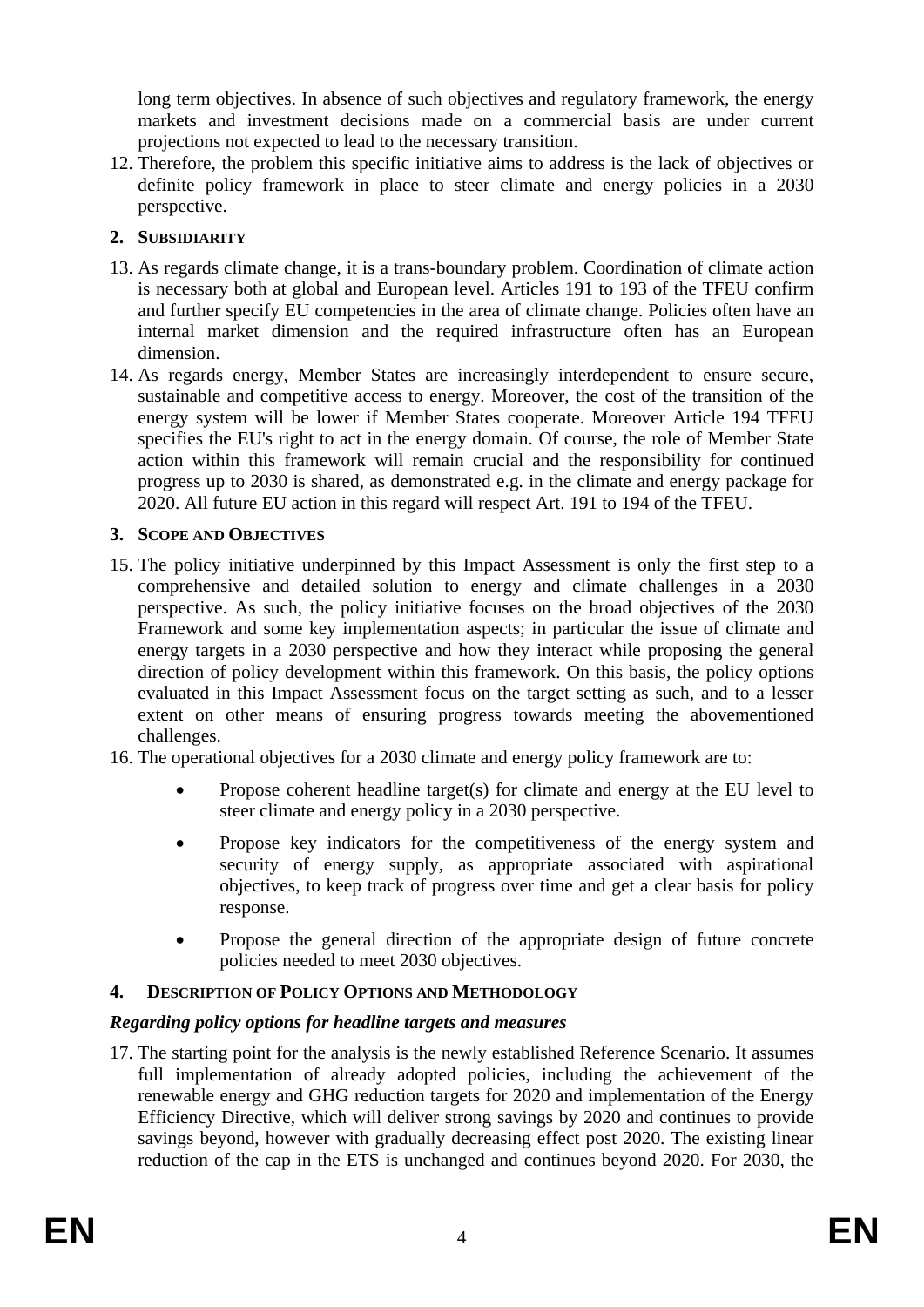new reference scenario results in a GHG reduction in the EU of 32% below 1990 levels; a renewable energy share of 24% of final energy consumption; and primary energy savings compared to the baseline for 2030 (as projected by PRIMES 2007 baseline) of 21%.

- 18. The reference scenario shows that full implementation of the Community's existing climate and energy targets and policies is effective in leading to a decrease of GHGemissions and contributes to improve security of supply, impacting energy system costs and electricity prices. On the other hand the analysis shows that developments under the reference scenario would already result in increased ETS prices, energy system costs and electricity prices.
- 19. In the reference scenario, over the period 2011-2030, electricity prices increase by 31% and energy system costs by 34% in real terms. Expressed as a ratio between energy system costs and GDP, this increases by 2 percentage points in the period 2011-2020 but is limited to a 1.3 percentage points increase over the entire period 2011-2030. Important drivers are the impact of rising energy import prices of all fossil fuels by 40%, the need for strong infrastructure investment to replace obsolete capacity and extend the grids, as well as agreed policies to achieve the energy and climate objectives of the package. Increased investment needs explain around 60% of the total energy system cost increases until 2020 with increasing fuel costs as the other important contributor to increasing system costs.
- 20. The main options for combining headline targets considered are:

1. A sole GHG target, including elements of supporting renewables and energy efficiency policies:

2. A GHG target combined with explicit (additional to the reference scenario) energy efficiency measures and elements of supporting renewables policies:

3. A GHG target combined with a pre-set renewables target and explicit additional energy efficiency measures:

For each of these, sub-options are considered where applicable:

A. GHG targets of between 35 and 45 % (reductions compared to 1990 GHG emissions levels).

B. Pre-set RES targets of 30 and 35% (or no pre-set target) as a share of gross final energy consumption.

C. Different level of ambition (moderate, ambitious and very ambitious) for energy efficiency policies (additional to those already present in the Reference scenario).

- 21. In order to assess these options, a large number of scenarios combining targets and ambition levels have been analysed, out of which 7 have been retained for more detailed assessment, shown in [Table 1 b](#page-5-0)elow.
- 22. Scenarios are modelled either with the same conditions as in the reference scenario (referred to as reference scenario conditions or '®') or with *enabling conditions*. This latter relates to assumptions on e.g. energy infrastructure development, R&D and innovation, decarbonisation (and notably electrification) of transport and public acceptance (eg for CCS), for which timely market coordination of certain technologies will be prerequisites and which are necessary to meet this long term transformation towards a low carbon economy. While these enabling conditions are particularly affecting energy system changes after 2030, they do start to have some effect before 2030, and some investments, e.g. related to infrastructure, need to be started before 2030 for these enabling conditions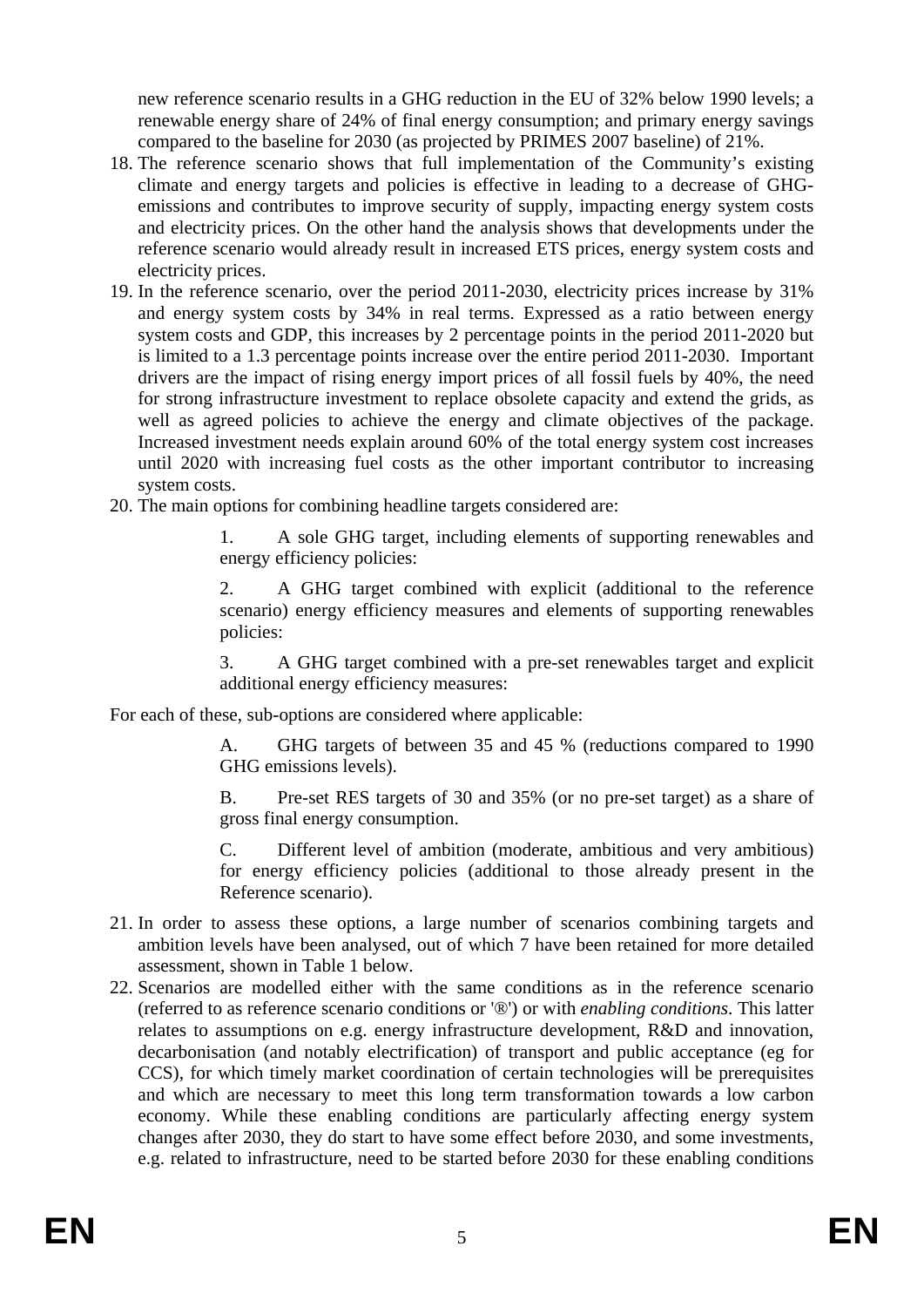to materialise. All scenarios achieving 40% GHG reductions or more imply a tightening of the annual reduction factor of in the ETS post 2020.

| <i>Scenario</i>               | GHG 2030 vs | <b>RES 2030</b>              | <i>EE 2030</i>                         |  |  |  |  |  |  |
|-------------------------------|-------------|------------------------------|----------------------------------------|--|--|--|--|--|--|
|                               | 1990        | $(\%$ final En. Cons.)       | (change vs $2030$ proj. <sup>4</sup> ) |  |  |  |  |  |  |
| Reference Scenario            | $-32.4%$    | 24.4%                        | $-21.0\%$                              |  |  |  |  |  |  |
| Reference scenario conditions |             |                              |                                        |  |  |  |  |  |  |
| GHG35/EE®                     | $-35%$      | No pre-set target $(25.5\%)$ | No pre-set target $(-24.4\%)$          |  |  |  |  |  |  |
| GHG37®                        | $-37\%$     | No pre-set target (24.7%)    | No pre-set target (-22.9%)             |  |  |  |  |  |  |
| GHG40 <sup>®</sup>            | $-40%$      | No pre-set target (25.5%)    | No pre-set target $(-24.4\%)$          |  |  |  |  |  |  |
| <b>Enabling conditions</b>    |             |                              |                                        |  |  |  |  |  |  |
| GHG <sub>40</sub>             | $-40%$      | No pre-set target $(26.5\%)$ | No pre-set target $(-25.1\%)$          |  |  |  |  |  |  |
| GHG40/EE                      | $-40%$      | No pre-set target (26.4%)    | No pre-set target (-29.3%)             |  |  |  |  |  |  |
| GHG40/EE/RES30                | $-40%$      | 30%                          | No pre-set target $(-30.1\%)$          |  |  |  |  |  |  |
| GHG45/EE/RES35                | $-45%$      | 35%                          | No pre-set target (-33.7%)             |  |  |  |  |  |  |

<span id="page-5-0"></span>

|  | Table 1: Scenarios to assess main policy options with respect to targets |  |  |  |  |
|--|--------------------------------------------------------------------------|--|--|--|--|
|  |                                                                          |  |  |  |  |

### **Regarding other targets and indicators**

- 23. The responses to the public consultation make clear that many stakeholders consider that targets and objectives for GHG reductions, RES shares and EE may be sufficient for ensuring progress towards an environmentally sustainable energy system, but not for progress with regard to the competitiveness of the EU energy system and security of energy supplies and that other targets or indicators relating to these areas therefore should be established.
- 24. Three main options can be envisaged in this regard:
	- No such targets or indicators are set.
	- Other 2030 targets for other aspects of competitiveness and security of supply are set, and treated in an equal manner as potential targets for GHG, RES and EE.
	- No other such targets are set, but relevant indicators are defined to keep track of progress over time and to provide a knowledge basis for policy action; potentially associated with aspirational objectives in a 2030 perspective.

# **Regarding interaction with international climate policies**

25. A number of policy options have been analysed reflecting how the 2030 framework would integrate developments relating to an international agreement, notably on:

- The continuation of measures relating to carbon leakage
- The potential adoption of a higher target in case of an international agreement (two options have been considered: one step up from 35% to 45%, and one from 40% to 50%)
- The role of international credits in the overall framework

# **Regarding structural measures for the ETS**

26. Regarding structural measures for the ETS, two policy options have been considered in this impact assessment for the period post 2020: (1) a revision of the annual reduction

<sup>&</sup>lt;u>.</u> <sup>4</sup> Same metric as used for the 2020 energy savings target.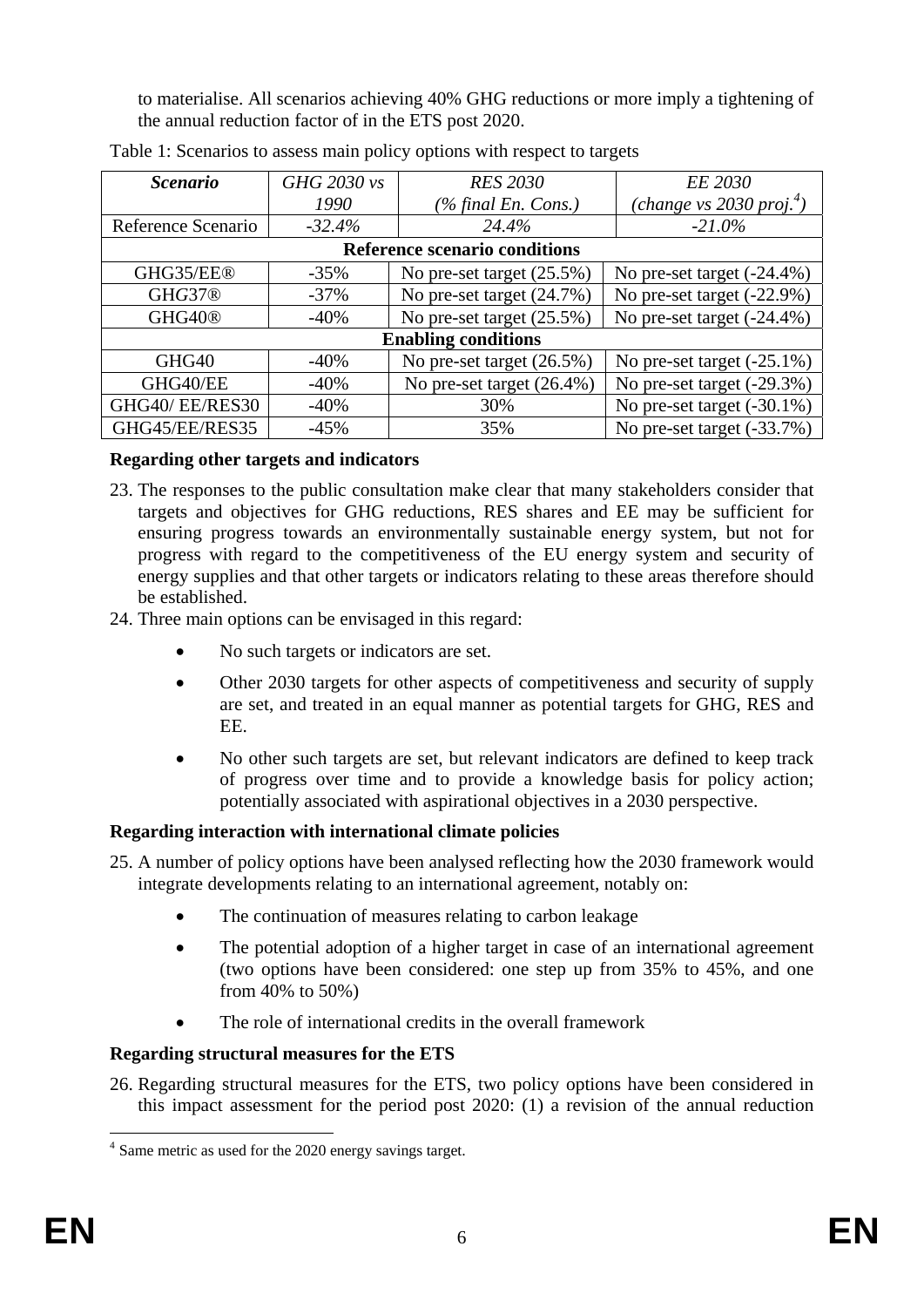factor, and (2) access to international credits. A qualitative assessment regarding the extension of the scope of the ETS is also included as an annex. All policy scenarios analysed in full detail implying GHG reductions in 2030 at 40% or above include a tightening of the annual linear reduction factor in the ETS. An additional impact assessment was prepared in relation to the option to create a market stability reserve or the permanent retirement of some allowances.

### **Regarding Land Use, Land Use Change and Forestry**

27. Emissions and absorptions from this sector are not included in the reduction targets in the current Effort Sharing Decision regulating the sectors outside of the ETS, nor in the ETS. In the context of a 2030 framework it needs to be assessed how to integrate this sector.

### **Regarding implementation of potential renewable energy and energy efficiency targets**

- 28. Pending agreement on a target as such, the main options for a general approach to meeting a renewables target are evaluated in a more horizontal manner. Such options include:
	- Continuation of Member State specific targets and support schemes;
	- Continuation of Member State specific targets and support schemes, but with non-discriminatory treatment of renewables coming from other Member States in the national support schemes or strong coordination between Member States, possibly under the condition that there is sufficient transmission capacity between the Member States involved, and
	- Gradual Europeanization of the approach to ensure progress towards a 2030 objective.
- 29. Pending the 2014 review of the approach to energy efficiency/savings in a 2020 perspective, this Impact Assessment does not define or evaluate in detail potential implementation approaches. However, the various options assessed include specific energy efficiency measures, integrating their contribution and impacts within the overall framework.

### **5. ASSESSMENT OF IMPACTS**

### **5.1. Impacts relating to options for targets and measures**

30. All values in section 5 relate to 2030, if not otherwise stated (the full IA includes more information on impacts in a 2050 perspective; see also the Roadmap for moving towards a low carbon economy in 2050 and the Energy Roadmap 2050).

### *Environmental impacts*

- 31. Compared to 2005, emissions in the ETS sectors continue to decrease more than emissions in the Non ETS sectors, with emissions reducing in 2030 in the ETS between 37 and 49% and in the Non ETS sectors between 26% and 35% compared to 2005. Compared to the Reference, with higher reductions in the ETS, the Non ETS sectors reduce more.
- 32. The power sector (including district heating and CHP) is projected, with around 48% to 66% reductions compared to 2005, to experience the largest GHG reductions, which reflects the cost-efficient mitigation potential in that sector. Transport and non- $CO<sub>2</sub>$ emission in the agriculture sector see emissions reduce the least compared to 2005, with transport reducing between 12 and 20% compared to 2005 and non- $CO<sub>2</sub>$  emissions from agriculture reducing between 13 and 28%. In developing the 2030 framework, further work will be needed to assess the potential of mitigation options and the practical implementation in policy terms.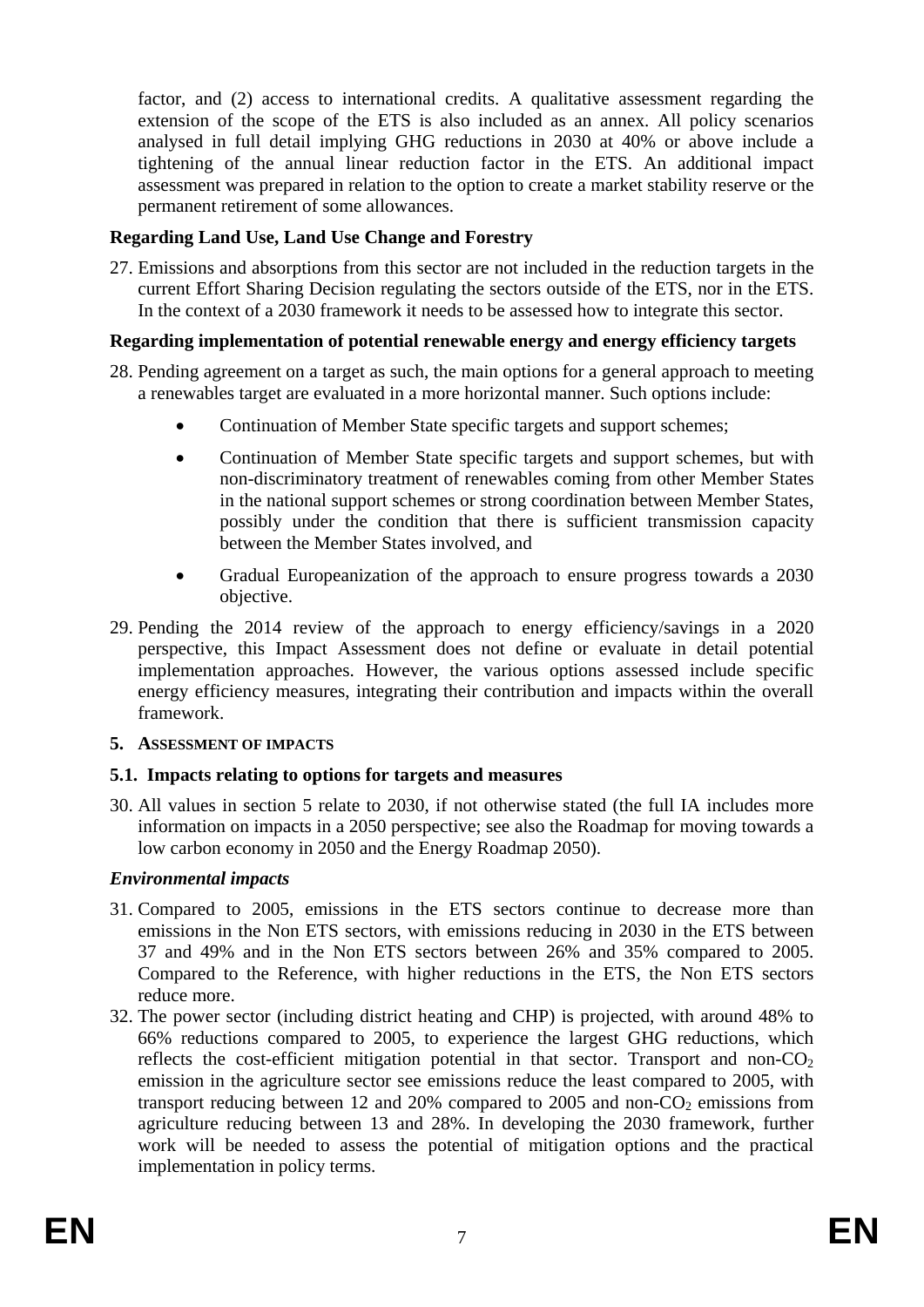- 33. Focussing relatively more on energy efficiency policies for any given level of GHG reductions reduces emissions in the non-ETS more and less in the ETS. A high level of renewable energy to the contrary increases reductions more in the ETS, and less in the non-ETS.
- 34. For the non-CO2 emission reductions, highest reduction potential by 2030 is in the nonagricultural sectors, with a significant part of these reductions already achieved in the Reference scenario.
- 35. Emissions and absorptions from Land Use, Land Use Change and Forestry (LULUCF) are at present a net sink, but one that is gradually decreasing. Overall, the impacts of increased production and consumption of renewable energy (and thus increased bioenergy demand) on this sink is limited if increased demand for bio-energy is met largely through increased use of perenial energy crops, but this would imply a significant expansion of cropland used for bio-energy, with some 10% compared to 2005. If increased demand is rather met through increased imports, or through higher rates of harvest removals of forest wood, the negative impact on the sink, be it directly or indirectly through Indirect Land Use Changes, might be higher. The eventual impact on GHG emissions would depend in part also on crops used and farming practices, as well as land use changes outside Europe, and will need further analysis.
- 36. Reduction in fossil fuel use results in significant air pollution reductions. The reduction in mortality can also be valued economically, with estimated reductions in health damage due to reduced air pollution of  $\epsilon$ 2.9 to 35.5 billion depending on the scenario and the 'value of life year lost' assumed. Because of the changed energy mix and lower emissions in terms of air pollution, costs to control them are lower as well, between  $\epsilon 0.9$  billion and  $E$ <sup>1</sup> billion per year. Scenarios with ambitious energy efficiency measures and renewables targets imply much higher positive environmental and health impacts, most notably for reductions of particulate matter and nitrogen oxides.

### *Impacts in the energy system (including economic impacts)*

- 37. For a domestic 40% reduction of GHG emissions, the additional energy system costs compared to the reference scenario of adapting the energy system would be contained to  $0.15-0.54\%$  compared to GDP<sup>5</sup> in 2030, compared to the reference scenario. These costs are not a reduction of GDP compared to what would otherwise be the case, but reflect the increased costs for all final consumers (industry, consumers, transport users) arising from changed investment patterns and related fuel savings to receive the required energy services. Additional costs are lower for scenarios resulting in 35 or 37% GHG reductions in 2030, (0.03% to 0.13%) and higher for a scenario that combines a 45% GHG reduction with 35% RES and strong EE policies (0.84%). Depending on the specific scenario, these cost projections are to various extents based on EU-wide cost-effective approaches for GHG emission reductions, renewable energy deployment and energy efficiency improvements, thereby underestimating costs if in reality such cost efficiency would not be achieved.
- 38. Cost impacts are least pronounced in scenarios that do not have energy efficiency policies and renewables targets going beyond what is achieved in scenarios with a single GHG target only.
- 39. This said, scenarios based on concrete EE measures aim to reflect the need for concrete policies that remove barriers to EE due to market failures, split incentives and imperfect information among market actors. On this basis, the use of carbon, renewables and energy

<sup>1</sup> <sup>5</sup> Range reflecting different scenarios for 40% GHG target, with or without enabling conditions, with or without additional RES targets, ambitious efficiency policies; excluding disutility and auctioning costs.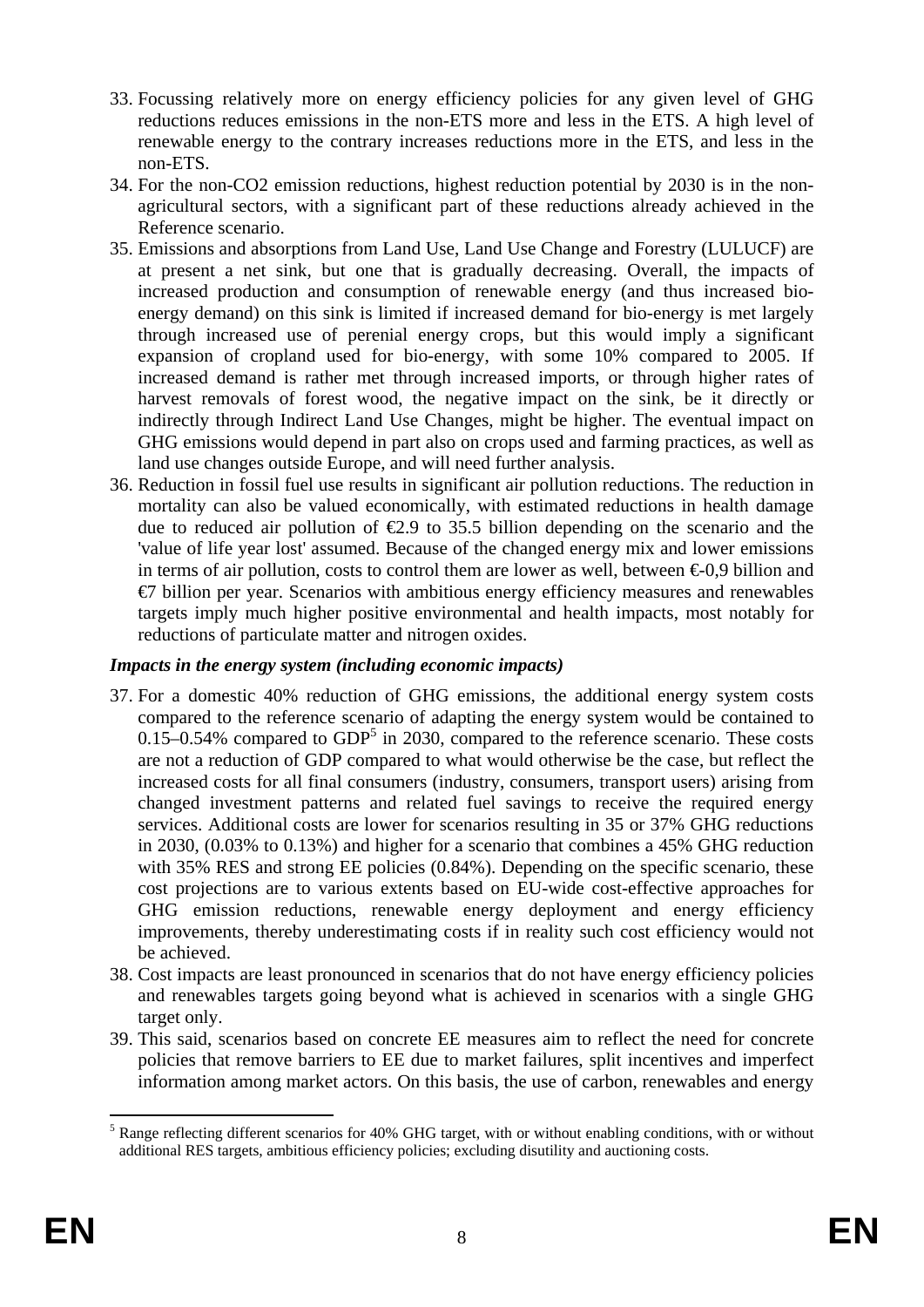efficiency values rather than specific policies may underestimate the cost of reaching set objectives unless the theoretical cost-optimisation can be achieved in reality.

- 40. In terms of investments and fuel cost savings, all scenarios reflect increased capital investments (in addition to the reference scenario, with between 17 and 93 billion  $\epsilon$ annually on average between 2011 and 2030) as well as increasing energy purchase savings (compared to reference, with between 8 and 34 billion  $\epsilon$  on average between 2011 and 2030). The increased investments in more efficient and low carbon technologies are noticeable in all sectors, and are most pronounced in the buildings sector. Additional investment needs are highest in the scenarios with ambitious energy efficiency policies and renewables targets. Fuel savings are highest in the scenarios with ambitious energy efficiency policies.
- 41. In all policy options, the EU's energy efficiency would improve substantially bringing also energy security benefits linked in particular to lower fossil fuel use and imports. All scenarios give beneficial impacts for key indicators relating to energy security, such as total primary consumption (between -2 and -15%), final energy and net energy imports (between -2 and -19%) in a 2030 perspective. Positive impacts are more pronounced in scenarios with ambitious energy efficiency policies and renewables targets.
- 42. Average electricity price changes in 2030 ranges from -1.1% to + 11.3 % compared to the reference scenario, with the lowest prices projected in the scenario combining a 40% GHG target with ambitious energy efficiency measures. All scenarios resulting in 40% GHG emissions result in relatively small electricity price increases compared to the Reference Scenario.
- 43. In all scenarios, ETS prices remain very low until 2020 at least, reflecting the presence of a large surplus of allowances in the market as well as continued emission reductions being driven by policies such as the RES directive and the EE Directive. Contrary to electricity prices, differences between policy scenarios are very pronounced with regard to the ETS price, projected at between 11 and 53  $\epsilon$  per allowance in 2030 depending on the scenario, with scenarios with ambitious energy efficiency policies and RES targets resulting in the lowest ETS price and the scenario driven by a GHG target and carbon values the highest ETS price.

### *Macro-economic and social impacts (GDP, employment, affordability of energy)*

- 44. The impact on GDP in 2030 has been assessed, focussing on the GHG40 reduction scenario and where available and appropriate also on scenarios with explicit EE policies and RES targets. This assessment assumes that third countries do not take measures beyond the pledges they made at present in the context of the UNFCCC.
- 45. One modelling tool, GEM E3, projects negative impact on GDP from 40% GHG reductions driven by a GHG target and carbon pricing, ranging from -0.10 to -0.45% in 2030 compared to the reference scenario. Both E3MG and E3ME project positive contributions of up to 0.55% in the scenario including ambitious energy efficiency policies, taking into account the positive impact of energy efficiency investments on GDP. Scenarios resulting in lower GHG reductions are expected to have relatively lower impacts on GDP compared to the reference scenario. The modeling suggests that more positive GDP effects can be achieved if ETS allowances are auctioned and if CO2 taxes are applied in the non ETS sectors, with revenues being recycled for the reduction of labour costs (revenue neutral from a governmental perspective). This confirms previous assessments<sup>6</sup> suggesting that carbon pricing can achieve more positive macro-economic

 $\frac{1}{6}$ 

See for instance the Impact Assessment accompanying A Roadmap for moving to a competitive low carbon economy in 2050, SEC(2011) 288 final.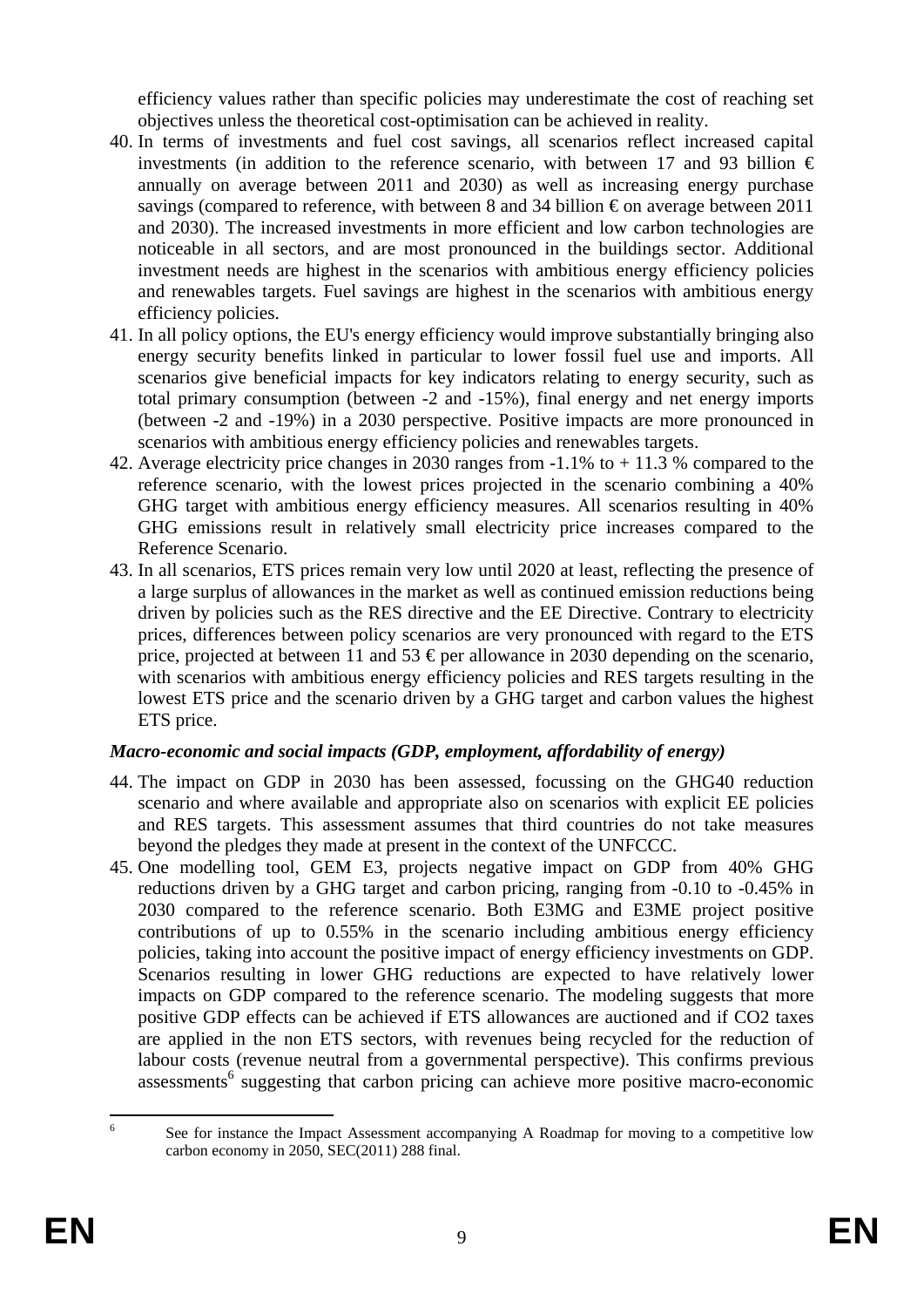outcomes, if revenues from these carbon pricing tools are recycled back into the economy and used in a manner beneficial for the entire economy. Also higher levels of energy efficiency and renewable energy, requiring higher level of investments could result in more positive GDP impacts.

- 46. In terms of employment, the underlying structural changes are expected to have a relatively small positive or negative impact on the overall employment level depending on the methodology used for the assessment, but significant shifts in employment among or within sectors are expected. Such impacts will require that adequate labour market policies are implemented. More detailed, sectoral analysis shows that engineering, basic manufacturing, transport equipment, construction sector and business services gain the most in terms of employment levels, whereas the fossil fuel extraction sectors loose most. Scenarios with ambitious energy effciency policies are typically positive for total net employment.
- 47. Fossil fuel prices are projected to increase irrespectively of the EU's approach to 2030 targets, and electricity prices are projected to increase significantly under the Reference Scenario. putting pressure on the affordability of energy. The share of energy-related costs (operational and capital costs) in households' expenditure increases in the Reference scenario up to 2030 and the additional increases in policy scenarios are relatively small. The balance is expected to shift from operational costs to capital costs. Household electricity prices and consumption levels would be positively impacted by ambitious energy efficiency policies, reducing energy costs, while at the same time increasing capital cost stemming from the investments necessary to achive the consumption reduction.

### *Competitiveness of energy-intensive sectors and carbon leakage*

- 48. Macro-economic models were also used to assess impacts of a 2030 target of 40% GHG reductions on the production of energy intensive industrial sectors exposed to international competition. Furthermore the role of free allocation or auctioning is assessed. Again, it is assumed that third countries do not take measures beyond the pledges they made at present in the context of the UNFCCC.
- 49. The results indicate that the carbon price differential between the EU and other main world regions increases if the EU commits to -40% GHG if others are not increasing their efforts too.
- 50. Compared to the reference scenario overall production losses compared to the Reference Scenario can be limited for industrial sectors with a GHG reduction of 40%.
- 51. The analysis confirms the benefits which energy intensive sectors would draw from effective international climate action, leading potentially to increased production compared to a scenario of EU unilateral action, in particular at high levels of ambition.
- 52. Overall, the analysis confirms that in the case of not sufficiently strong global action, a system of continued of free allocation, with periodic review of the factors determining this free allocation, gives a significantly higher level of protection for energy intensive industries exposed to the risk of carbon leakage, compared with a situation where these sectors would have to purchase allowances. Notably, free allocation works in particular for sectors that are not including the opportunity cost of free allocation in the price of their products. But if sectors (can) include the opportunity cost of free allocation in their price setting, there is less difference of impacts between free allocation and auctioning.
- 53. Regarding the risk for "investment leakage", it would be beneficial if the allocation system gave more long term clarity on free allocation (as long as third country action are not on par), and if it encouraged production maximisation. In this context, it needs to be noted that rules relating to closure, new entrants, capacity extensions/reductions (which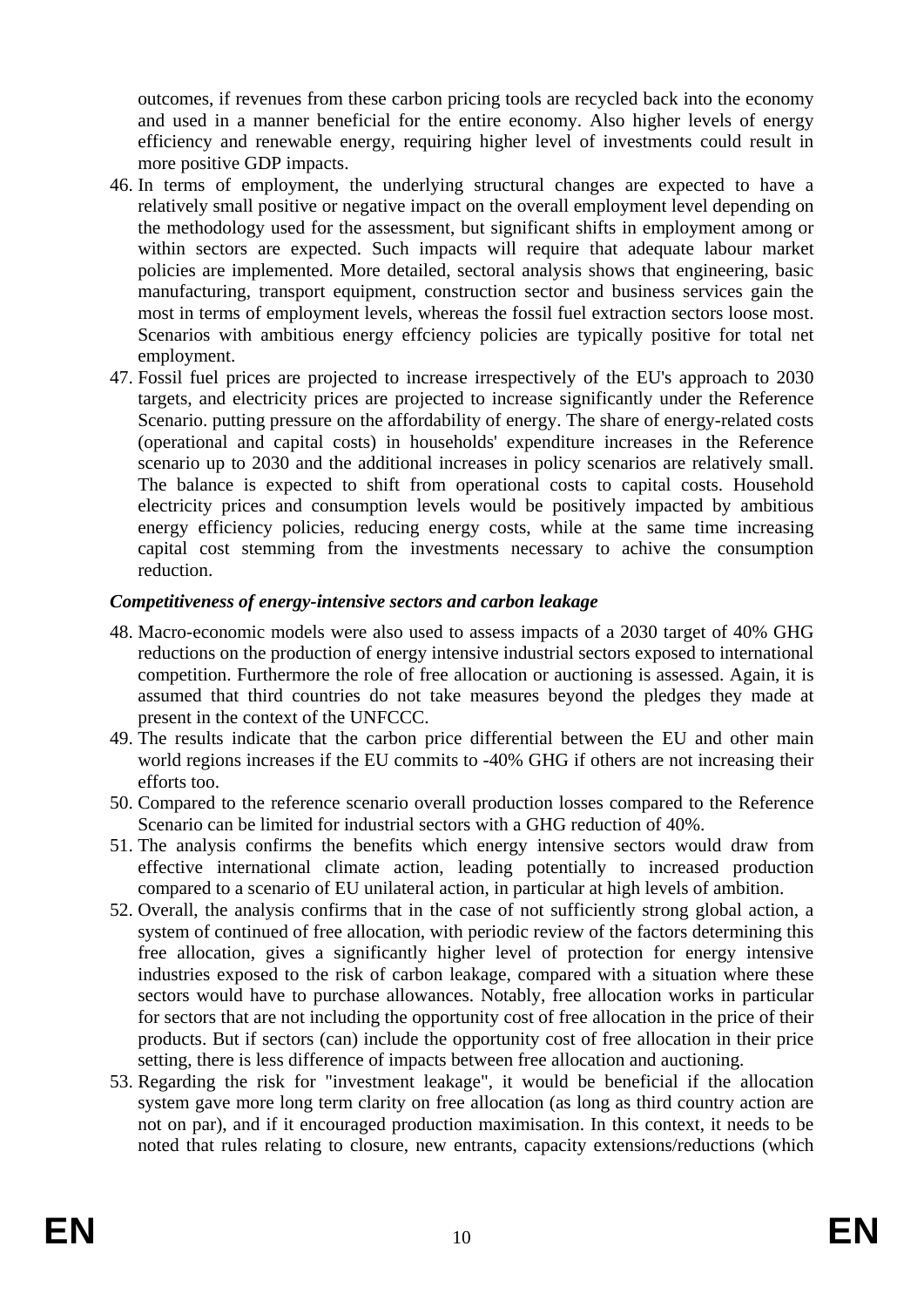already exist) and periodic updating of reference years, encourage production maximisation in comparison with a situation of grandfathering of free allowances.

- 54. Improving the system of free allocation post 2020 requires updating the benchmarks, to define the maximum amount of free allocation, and to assess which criteria best would reflect the actual risk of carbon leakage. Auction revenue or other forms of ETS related revenues (such as what is currently done with the so called NER 300) could also be used in a more targeted manner to promote demonstration of new technologies, including for the energy intensive industries. A dedicated EU programme could be more efficient.
- 55. Scenarios with ambitious energy efficiency and renewable policies demonstrate lower ETS prices, and scenarios with energy efficiency policies reduce energy consumption, electricity prices and fuel costs. At the same time, such policies result in higher capital costs.
- 56. Indirect impacts from carbon prices on electricity prices can be compensated through state aid, but it needs to be considered if improvements are needed to avoid distortion of intra-EU competition.
- 57. In case of strong global action, the continuation of these measures should be reviewed.

### **5.2. Impacts of other targets or indicators**

- 58. The main disadvantage of *not setting other targets or indicators* for e.g. price competitiveness and security of energy supplies is that it would significantly remove visibility of and importance given to other aspects of security of supply and competitiveness than those addressed by RES and EE targets and policies, and that it would not be compatible with the strong emphasis by the European Parliament and the European Council on the importance of these other objectives.
- 59. A major disadvantage of setting *targets rather than indicators* is that it would add complexity to the framework as such and would significantly complicate interactions and coherence between various energy and climate areas. It would be particularly difficult to ensure that progress towards a broader set of targets is made at the same time due to complex interactions, and difficult policy decisions would arise if progress towards meeting one target works against another. Moreover, targets should only be set for areas where concrete policies to achieve them are conceivable, and if it is feasible to capture complex objectives in one or a limited set of targets. Simple but comprehensive targets at the EU level for competitiveness and security of supply, the progress to which could be ensured through concrete EU policies are not easily conceivable.
- 60. The main advantage of setting indicators (potentially associated with aspirational objectives) is that it would recognise the importance of other aspects of competitiveness and security of supply than those addressed by RES and EE targets and policies without setting binding targets that could be difficult to implement and fully integrate with other binding measures. Moreover, by following the development of such indicators over time, policy makers would get a good basis for development and / or adaption of policy direction if need be. In order to ensure that the such policy action is taken on the basis of real developments, aspirational objectives in a given time perspective could be defined with respect to these indicators. The Commission's report on energy costs and prices provides useful information in this regard to build further on.

# **5.3. Structural measures for the ETS post 2020**

### *Adjustment of the linear reduction factor*

61. The analysis demonstrates that in case of a 35% overall domestic GHG reduction, the ETS contribution could be achieved through the continuation of the linear factor of 1.74%, as foreseen in the current legislation (around 38% reductions in 2030 compared to 2005).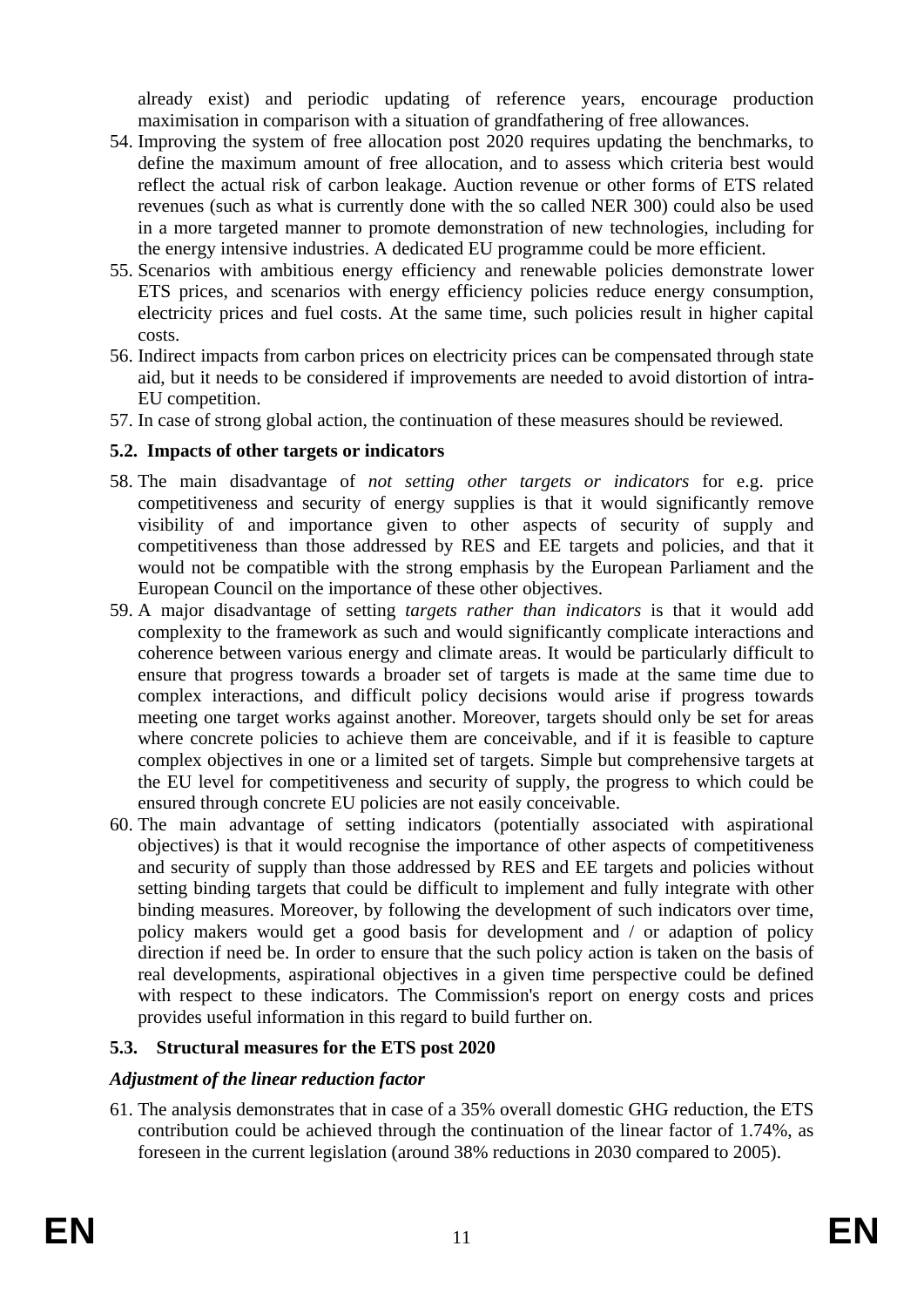- 62. While 40% GHG reductions could be achieved in 2030 without changing the annual linear reduction factor in the ETS through very ambitious other policies, a change would be required in order to ensure adequate levels of cost-efficiency and maintain the relevance of the ETS in a 2030 perspective. Achieving an overall 40% GHG reduction by 2030 compared to 1990 cost efficiently would see emissions reduce by 43% in 2030 in the ETS compared to 2005. Setting the ETS cap in 2030 at this level would require a change in the linear reduction factor to 2.2% from 2021 onwards. With a 35% GHG target, the linear reduction factor would not have to be changed.
- 63. But the ETS is expected to remain characterised by large surpluses in the ETS market that are only gradually decreasing after 2020, with remaining surpluses of around 2 billion or more allowances remaining by 2030 also under the policy scenarios achieving higher GHG reductions. It should be noted that this still represents a situation where the market would have to continue to operate with large surpluses, strongly driven by longer term considerations regarding scarcity and costs. If long term considerations are not sufficient to create market certainty, ETS prices may actually be lower and emissions higher than the cap in 2030. The cumulative ETS cap would however still be respected.
- 64. A change of the linear factor would only gradually start having a meaningful impact in terms of creating more scarcity. This is reflected in the carbon price patterns of these scenarios with very low carbon prices, but potentially increasing quite rapidly post 2020, unless much stronger RES and EE policies are implemented. Such low prices in the short to mid-term increase the risk that the investments required are not fully implemented, potentially leading to a lock-in in more carbon intensive infrastructure.
- 65. On this basis, an adjustment of the linear reduction factor provides no short term solution for improved functioning of the ETS in the coming decade. In the short term the Commission has proposed to delay auctioning 900 million allowances and backload it to the later part of phase 2.
- 66. In addition, the Commission also made a specific assessment of more direct structural measures that would improve the market functioning through for instance the creation of a market stability reserve or the permanent retirement of some allowances. For more information regarding this assessment, see the Impact Assessment as regards the establishment of a Structural measure to strengthen the EU Emissions Trading System.

### **Use of international credits**

- 67. The Clean Development Mechanisms (CDM) and Joint Implementation (JI) are the instruments through which credits are currently generated. They are associated with several difficulties and are often contested by stakeholders, for instance regarding baselines, additionality, excessive rents and perverse incentives. With CDM there is no requirement of an own contribution to mitigate by the seller. The EU banned credits from afforestation and reforestation projects and later restricted certain industrial gas projects as a first step to address these problems.
- 68. In the reference scenario projections, there is no demand for international credits in the EU ETS after 2020, given that it would only add to the already large surplus of allowances (and credits as allowed up to 2020 in the ETS). This remains true even where a 2030 target is set to deliver a 40% GHG reduction. If overall emissions are to be reduced by 40% by 2030 compared to 1990, then even with a 43% reduction target in the EU ETS compared to 2005, there could still be a surplus in the EU ETS amounting to around 2 billion allowances by 2030. This is reflected in the default situation, whereby no further credits are used for compliance after 2020. Hence limiting the access to international credits appears a necessary but insufficient option to address the ETS surplus. A 2030 framework with an unconditional target not allowing for additional large inflows of international credits and a higher ambition allowing a large share of additional efforts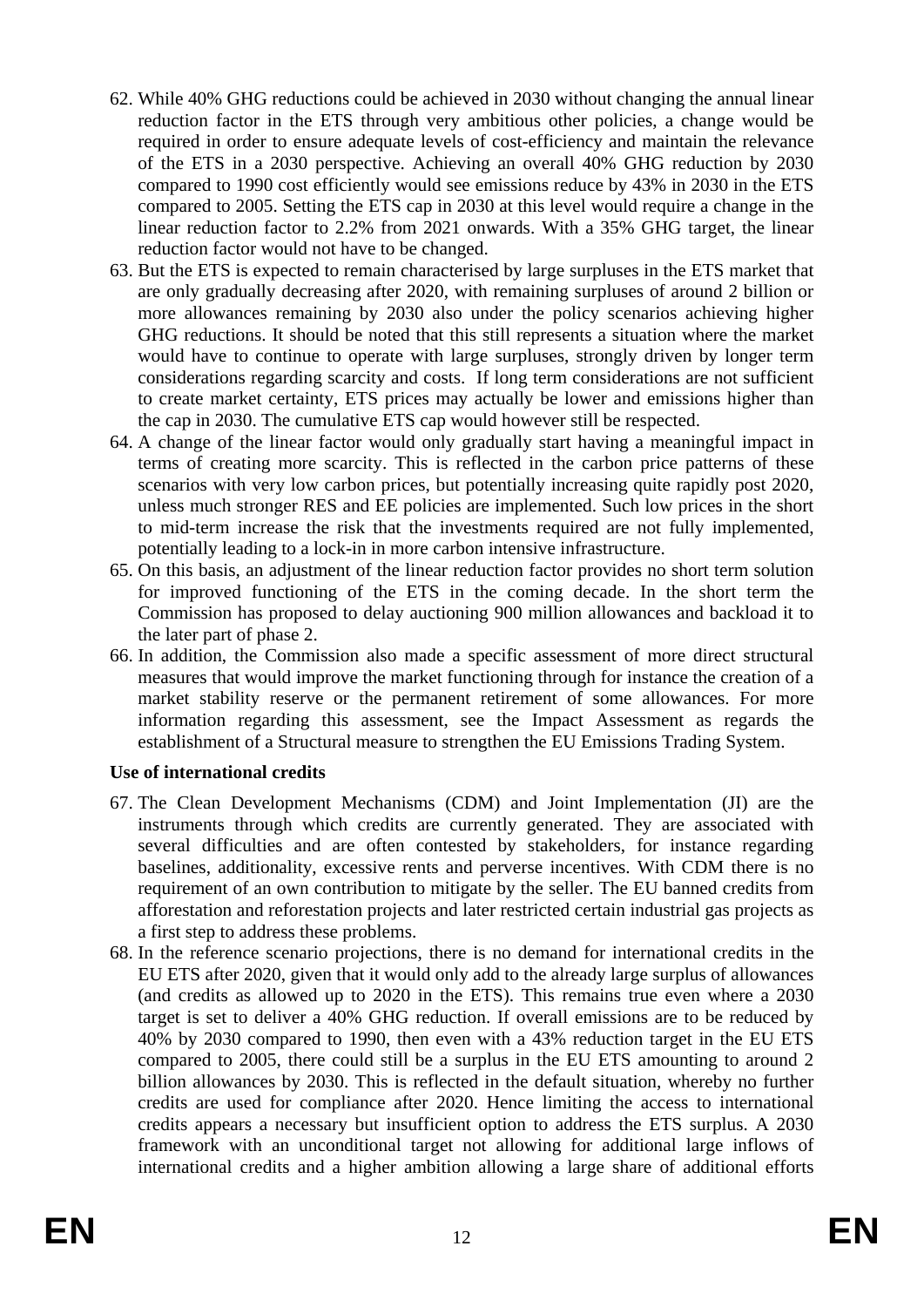being met through international credits, could create more certainty on reductions that are really necessary domestically. Allowing that a large share of the additional effort to meet a conditional target comes from international credits, may incentivise further development of a genuine international carbon market that captures own appropriate action by all parties.

### **5.4. EU action in the context of increased international action**

- 69. The impact of a higher conditional GHG target for the EU, with at the same time sufficient global action to limit global warming to below 2°C, has been assessed. This would clearly require action by all parties, comparable reduction targets by countries with similar responsibilities and capabilities as the EU, and considerable emission reduction efforts by emerging economies to enable their emissions to peak before 2030.
- 70. In order to simulate impacts of a conditional (higher) target, and without prejudice to any eventual position on what a potential unilateral and a potential conditional target may be, two examples were assessed based on a 35% and a 40% unilateral target and a 45% and a 50% conditional GHG target. In case of the conditional targets, it is assumed that globally action is taken consistent with 2°C.
- 71. This analysis confirms that the GDP impact in the EU of higher conditional targets is negative but with access to international credits reducing the impacts. In the latter case negative GDP impacts from the higher targets are limited to 0.5% and 1.2% respectively in 2030. However, global GDP impacts are larger than those for the EU.
- 72. In addition, the results indicate that most EU energy intensive industries would significantly benefit from global action, for instance through a binding international agreement, with potentially increasing production in the EU in some sectors, thereby confirming that global action is beneficial for the competitive situation of most EU energy intensive industries.

### **5.5. Policy options for the land sector**

73. Approaches for policies addressing  $CO<sub>2</sub>$  emissions and absorptions of the land sector could continue to treat this sector separately, or address it together with the other emissions from the agricultural sector. Considering the strong linkages between land management and agricultural activity this latter option seems to have advantages. The practical implementation could include the  $CO<sub>2</sub>$  emissions and absorptions of the land sector in the potential future Effort Sharing Decision (governing the non-ETS sectors) or rather do the opposite, and take the agricultural Non-CO2 emissions out of the potential future Effort Sharing Decision and integrate it together with the  $CO<sub>2</sub>$  emissions and absorptions of the land sector into one new pillar of the EU's climate policy. This would allow for broader incentives for climate friendly and smart agriculture than today within a post-2020 Common Agricultural Policy.

### **5.6. Implementing a potential RES target**

- 74. Implementing approaches to meeting a renewables target for 2030 would have to be assessed in detail in a future Impact Assessment if there is agreement on the target as such. If the 2030 framework were not to include an explicit RES target, other supporting measures relating to e.g. infrastructure, planning and permitting, grid access, targeted funding etc. would become even more important. Some general considerations can be made:
- 75. First, an EU-level target could avoid setting national targets. This potentially could lead to development of renewables where the resources are most abundant, and thereby in theory improving EU wide cost-efficiency. At the same time, if Member States do not have specific targets, they would have less incentive to mitigate administrative barriers and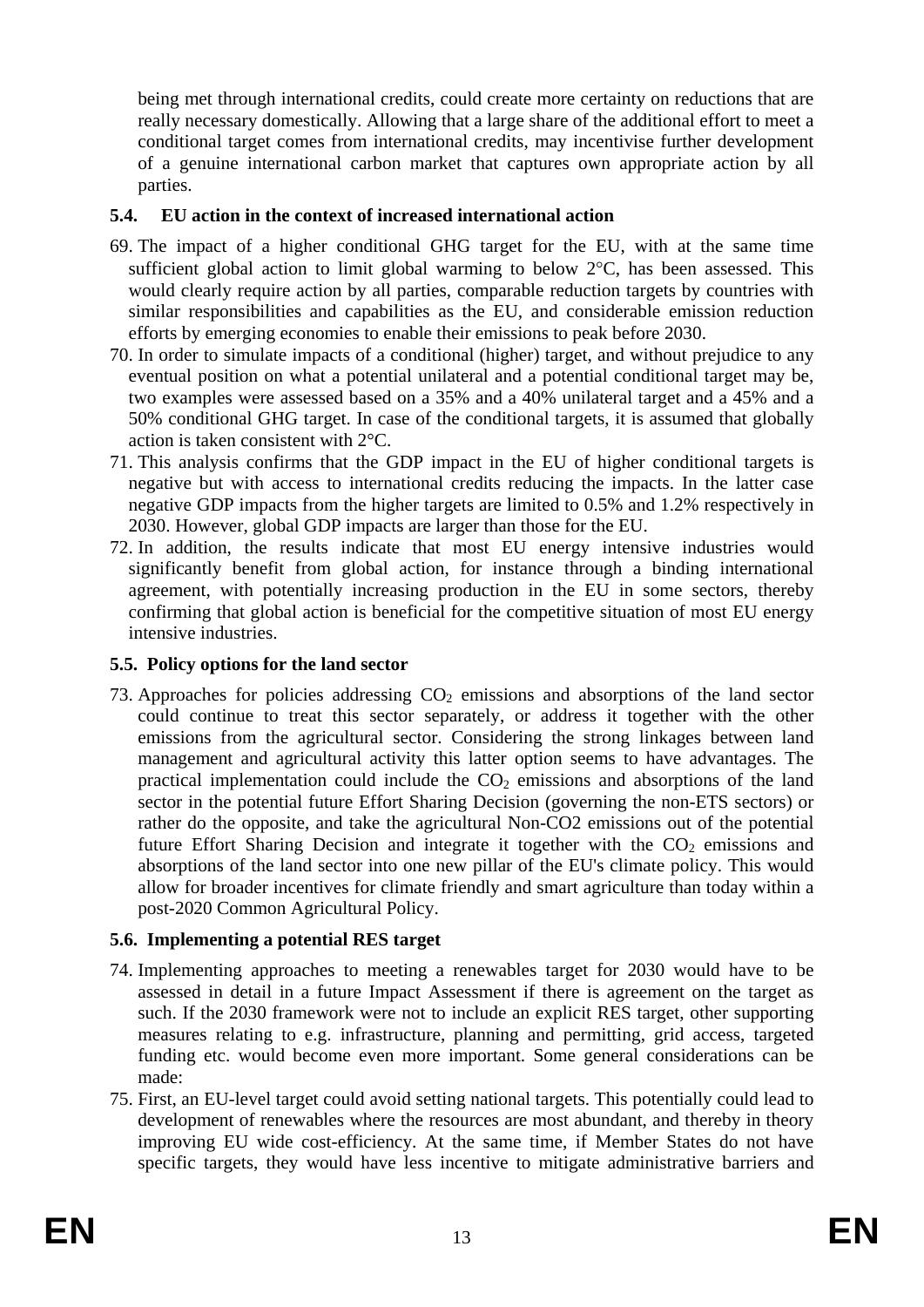facilitate uptake through grid developments and necessary licensing. Moreover, Member State targets could better ensure a balanced development of renewables across the EU economy and society.

- 76. Second, meeting an EU target without national support schemes but with schemes at the EU level would be less distortive to competition and market integration, but would at the same time reduce Member State flexibility to adapt to specific circumstances and decide themselves how finance / support RES developments.
- 77. Third, technology neutrality and equal treatment of all renewable options without sector specific targets or support schemes would improve short to medium term cost-efficiency, at least in theory. On the other hand, truly technology neutral approaches would typically lead to excess profits for producers of more cost-competitive renewables, and would not ensure development, deployment and cost-reductions that could be necessary for costefficiency in the longer term, in particular if the EU were to agree on more ambitious renewables objectives post 2030. Moreover, the development of innovative, currently more costly RES technologies might be hampered, impacting thereby on longer term industrial leadership of EU companies.

# **5.7. Implementing a potential energy efficiency / savings target**

- 78. Energy efficiency is fundamental to achieve long term GHG reduction objectives and energy efficiency policies will be necessary even in absence of a explicit target to address market failures and imperfections, and thereby ensuring that reductions of both energy consumption and GHG emission are achieved in practice. All scenarios analysed but the ones driven by a sole GHG target include explicit assumptions to varying degrees on the type of energy efficiency policies implemented, but the purpose of this impact assessment is not to evaluate in detail the various means of meeting a potential energy efficiency target/objective for 2030.
- 79. Such assessment will be part of the 2014 review of the approach to energy savings in a 2020 perspective. This 2014 review should also consider if energy intensity rather than absolute energy savings could be a more suitable basis for post 2020 objectives in sectors of the economy where energy consumption is strongly correlated with economic activity; provided that implicit or explicit sectoral targets would be considered appropriate and cost-effective. A combination of the two approached could also be considered.
- 80. Irrespective of any potential 2030 targets in this regard, and without prejudice to the 2014 review, it will be important also in a 2030 perspective to continue policies at the EU level ensuring a high level of energy efficiency, especially in areas such as buildings, energy consuming appliances, vehicles etc. to ensure a level playing field and safeguard the internal market for related products. There will be a need to foster governance and the capacity of market actors and policymakers to introduce energy efficiency measures and to improve the financeability and risk profile of energy efficiency investments.

# **5.8. Differential impacts across Member States**

- 81. The analysis indicates that assuming cost-effective approaches for GHG targets, RES targets and EE policies, efforts in lower income Member States are relatively larger than for higher income countries, with relatively higher increases in investments and system costs compared to GDP, but also relatively higher benefits in terms of fuel savings and air quality. For options achieving 40% EU wide GHG reductions it is estimated that for the group of Member States with 2010 GDP/capita below 90% of EU average the additional energy system costs increases over and above the EU average costs increases are annually between 1.7 and 4.6 billion€ over the period 2021-2030.
- 82. Several distributional mechanisms are conceivable to allow for more equitable outcomes, such as the differentiation of targets, the distribution of auctioning revenues and the use of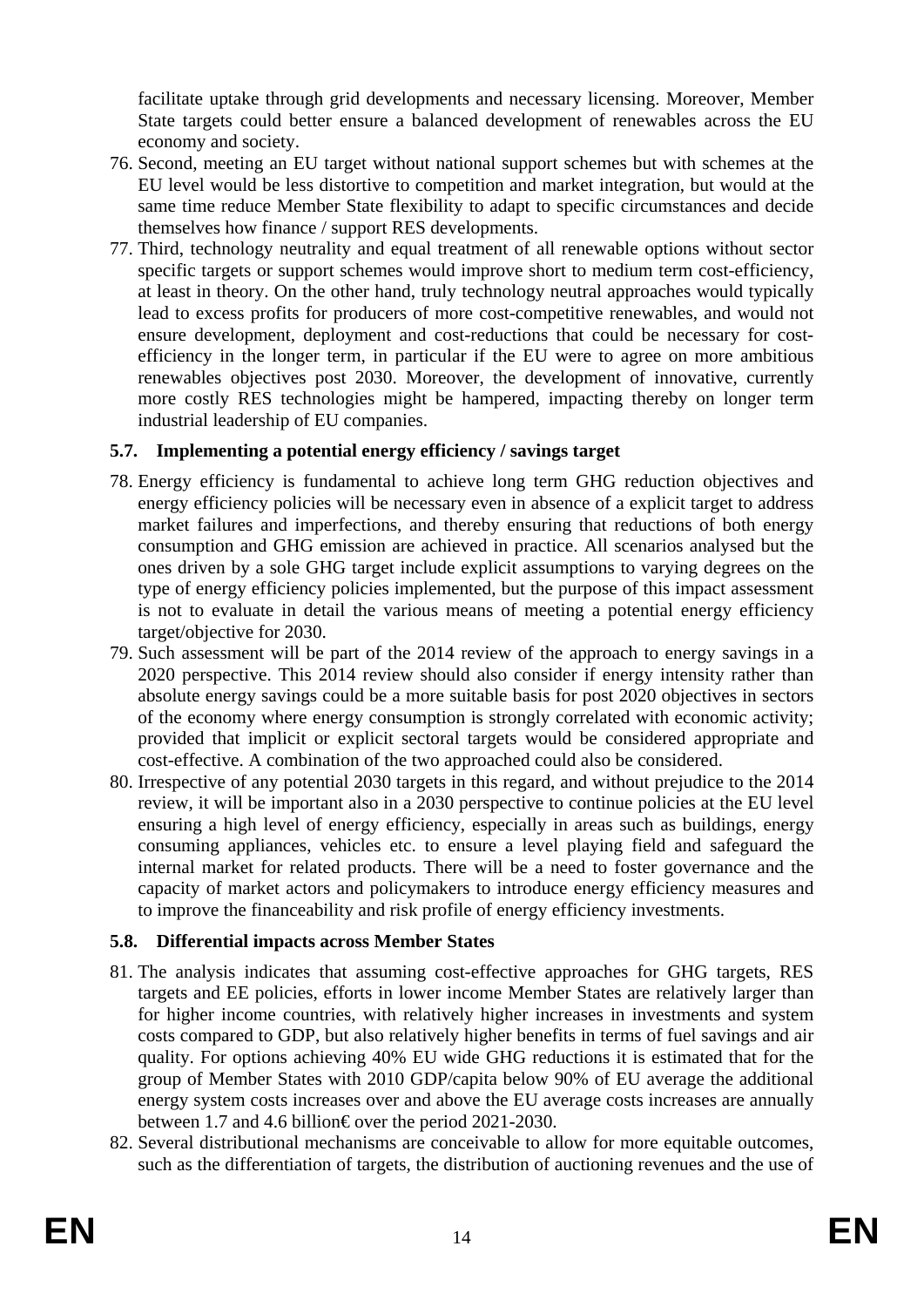smart financial instruments, structural funds etc. It would be important to ensure that such options do not unduly decrease overall cost-effectiveness of the policy framework by building in sufficient flexibilities. Such options should be analysed in more detail when preparing legislative proposals.

#### **6. COMPARING THE OPTIONS FOR HEADLINE TARGETS AND INTERACTIONS**

- 83. The assessment of headline targets and policies for 2030 has focused on mutually coherent policy options. Relevant impacts of the different options for headline targets are compared in the following table. The analysis shows that there are different ways of ensuring progress towards a sustainable, competitive and secure energy system and economy in a 2030 perspective.
- 84. Enabling conditions e.g. on R&D, infrastructure and public acceptance are important to achieve the long term transition towards a competitive and secure low-carbon economy, and such conditions show already some limited benefits in 2030.
- 85. A single GHG target would in principle treat options for GHG reductions in a nondiscriminatory and technology neutral way. However, higher efforts geared towards energy efficiency and renewable energy beyond what is needed to achieve a GHG target would result in higher benefits relating to e.g., improvements in fuel efficiency, security of supply, reduction of the negative trade balance for fossil fuels, environmental impacts and health. A single GHG target is also expected to result in lower GDP and employment compared to a framework based on more ambitious targets for also renewables and energy efficiency, while macro-economic benefits associated with the recycling of auctioning revenues into lower labour costs would increase.
- 86. A single GHG target would result in lower energy related cost increases and necessary investments if met in an optimal way as represented by the use of carbon values in the modelling approach compared to a situation with three targets if renewable and energy efficiency targets would be set at a level above their cost-effective potential to meet the GHG target.
- 87. The containing impact on the ETS price is substantial from a Framework that would include specified ambition levels or strong policies for also renewables and energy efficiency. At the same time, renewables and energy efficiency investment going beyond what is needed to achieve cost-effectively a certain GHG target, would come with additional capital costs and lower operational costs only in the medium to long term, which overall would result in higher energy system costs.
- 88. A *40%* GHG target would ensure that the EU is on the Low-Carbon Economy Roadmap's cost-effective track towards meeting the EU's 2050 GHG objective to reduce GHG emissions by 80-95 percent in 2050 compared to 1990, in the context of necessary reductions by developed countries as a group. While that 2050 target could in principle be reached also with a *35*% GHG target for 2030, the Commission's current analysis suggests that it would come with additional costs over the entire time period up to 2050, while having lower costs in a 2030 perspective.
- 89. The 2020 target implies a 20 percent reduction over three decades and a 40 percent target in 2030 would imply the same reductions in one decade, strictly looking at the targets. On the other hand, so far we have achieved 18% reduction in 22 years (1990-2012), and going to a 40% target would mean a further 22% reduction in 18 years (2013-2030).
- 90. A 40% target would give a strong message to the international community in the process leading up to the international climate conference in 2015. At the same time, keeping in mind that the EU's agreed 2050 GHG objective can only be met through international climate action it leaves the question open if the EU's initial contribution to an international agreement should be lower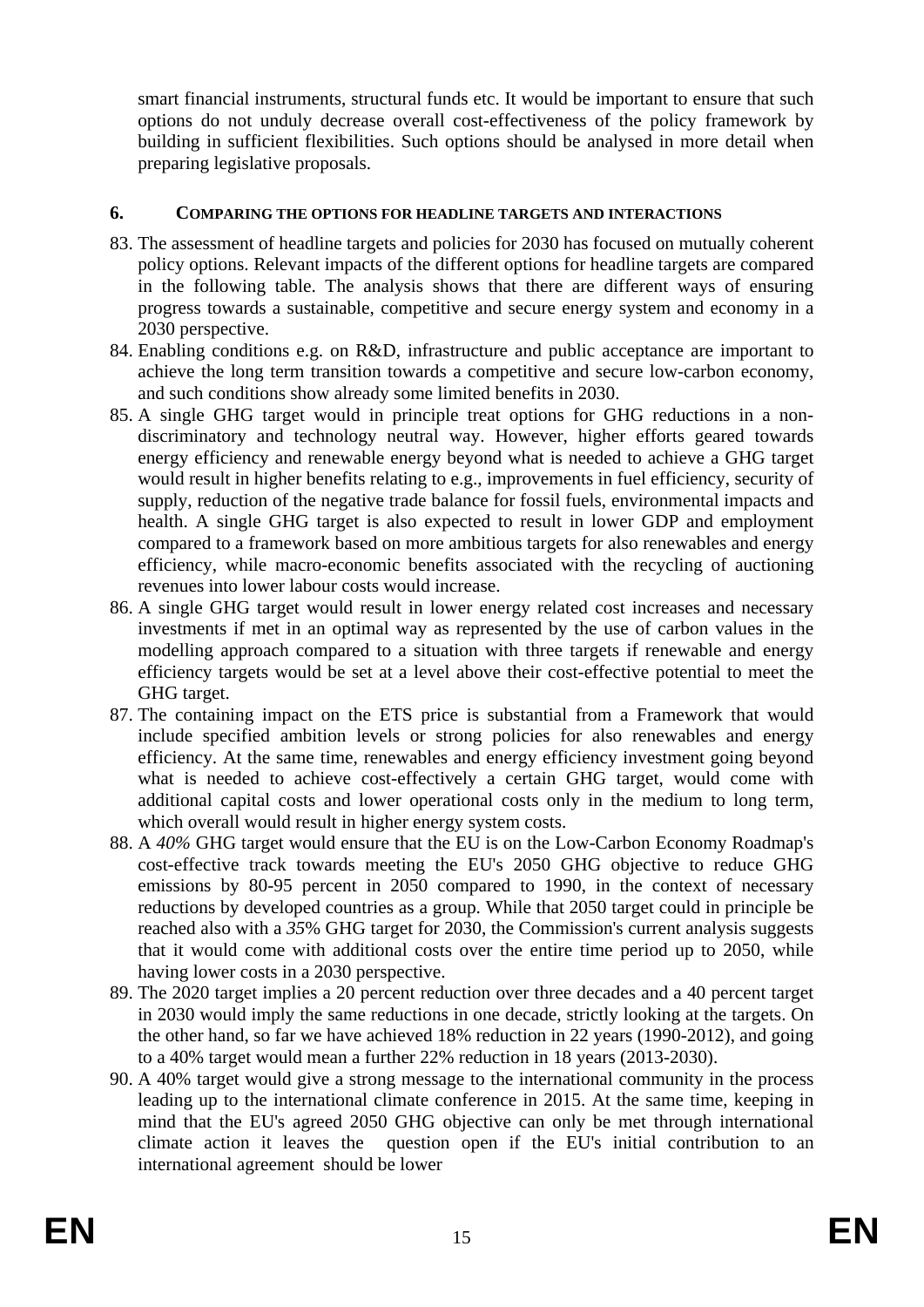- 91. As regards renewables, it is clear that a high level of ambition would come with significant benefits in terms of greater reliance on indigenous energy sources and the associated positive impacts on energy trade balance (to the extent that renewables no not replace other domestic energy sources). At the same time, the level of ambition must be coherent with the overall level of ambition for GHG reductions and not result in unwarranted impacts to continue with other low-carbon energy sources incentivised by the ETS or result in unwarranted restrictions of Member State flexibility to achieve GHG reductions outside the ETS.
- 92. As regards energy efficiency, the trade-offs between different levels of ambition is similar to that of renewables in the sense that a high level of ambition could lead to short to medium term cost increases that pay off only in the medium to long run. At the same time, a high level of ambition has the potential to better contain the operational energy cost impact of higher energy prices. Moreover, given a certain GHG target to be achieved, health benefits and impacts on the energy trade balance are larger with a higher level of ambition regarding energy efficiency, which is also expected to lead to more positive GDP and employment impacts. Again, this has to be weighed against potential impacts on short to medium term cost increases.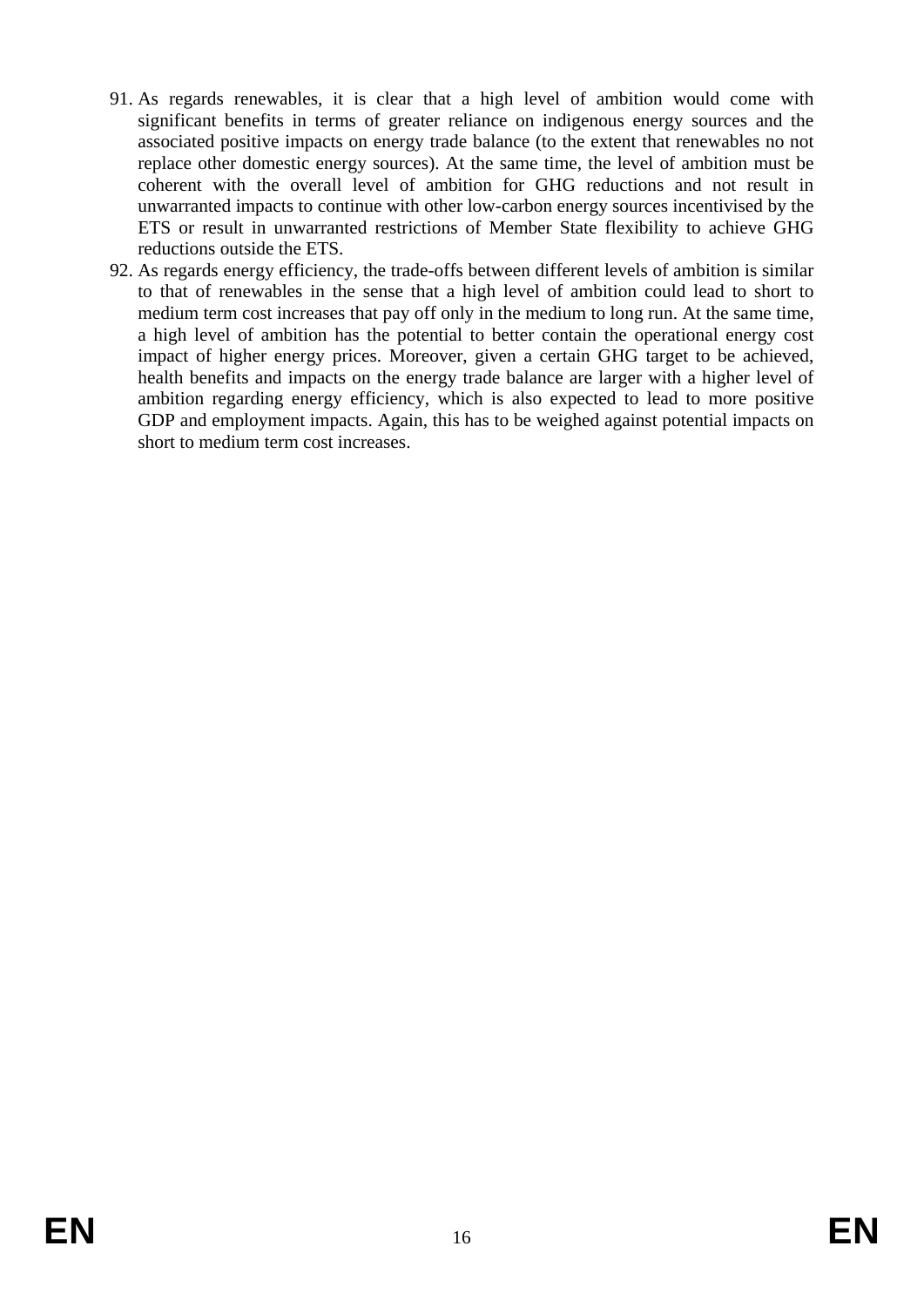|                                                                      | Ref.                                    | <b>GHG35/</b> | <b>GHG37</b>   | GHG40          | GHG40        | <b>GHG40/</b> | <b>GHG40/</b>   | <b>GHG45/</b>   |
|----------------------------------------------------------------------|-----------------------------------------|---------------|----------------|----------------|--------------|---------------|-----------------|-----------------|
|                                                                      |                                         | EE ®          | $^{\circledR}$ | $^{\circledR}$ |              | EE            | <b>EE/RES30</b> | <b>EE/RES35</b> |
|                                                                      | <b>Main features scenarios</b>          |               |                |                |              |               |                 |                 |
| Reference or enabling conditions                                     | Ref.                                    | Ref.          | Ref.           | Ref.           | Enabling     | Enabling      | Enabling        | Enabling        |
| GHG reductions vs 1990                                               | $-32.4%$                                | $-35.4%$      | $-37.0%$       | $-40.4%$       | $-40.6%$     | $-40.3%$      | $-40.7\%$       | $-45.1%$        |
| Renewables share - Overall                                           | 24.4%                                   | 25.5%         | 24.7%          | 25.5%          | 26.5%        | 26.4%         | 30.3%           | 35.4%           |
| Energy savings <sup>8</sup>                                          | $-21.0%$                                | $-24.4%$      | $-22.9%$       | $-24.4%$       | $-25.1%$     | $-29.3%$      | $-30.1%$        | $-33.7%$        |
|                                                                      | <b>Environmental impact indicators</b>  |               |                |                |              |               |                 |                 |
| GHG emissions reduction in ETS Sectors vs<br>2005                    | $-36%$                                  | $-37%$        | $-38%$         | $-42%$         | $-43%$       | $-38%$        | $-41%$          | -49%            |
| GHG emissions reduction in non-ETS Sectors<br>vs 2005                | $-20%$                                  | $-26%$        | $-28%$         | $-31%$         | $-30%$       | $-35%$        | $-33%$          | $-34%$          |
| Reduced pollution control & health damage<br>$costs (\oplus n/yr)^9$ |                                         | $3.8 - 7.6$   | $4.2 - 8.8$    | $8.6 - 17.1$   | $7.2 - 13.5$ | $17.4 - 34.8$ | $16.7 - 33.2$   | $21.9 - 41.5$   |
|                                                                      | <b>Energy system impacts indicators</b> |               |                |                |              |               |                 |                 |
| Net Energy Imports $(2010=100)$                                      | 96                                      | 90            | 94             | 92             | 89           | 83            | 81              | 78              |
| Energy Intensity <sup>10</sup> (2010=100)                            | 67                                      | 64            | 66             | 65             | 64           | 60            | 60              | 57              |
| Renewables share <sup>11</sup> in electricity, heating &<br>cooling  | 31.0%                                   | 32.6%         | 31.6%          | 32.9%          | 34.2%        | 34.1%         | 39.7%           | 47.3%           |

Table 1: Overview table with the key results for the IA for the different scenario projections

<sup>&</sup>lt;sup>7</sup><br>Share of RES in gross final energy consumption according to 2009 RES Directive.

<sup>&</sup>lt;sup>8</sup><br>
Bedy Savings evaluated against the 2007 Baseline projections for 2030.

Reduction of health damage costs due to reduced air pollution compared to the reference (€bn/yr). Valuation uses value of life year lost used for the Thematic Strategy on Air Pollution, ranging €57000 to €133000 per life year lost.

 $^{10}$  Primary energy to GDP.

<sup>11</sup> Contribution of RES in gross final energy consumption of electricity and heating & cooling, based on the individual calculations of the RES according to 2009 RES Directive.